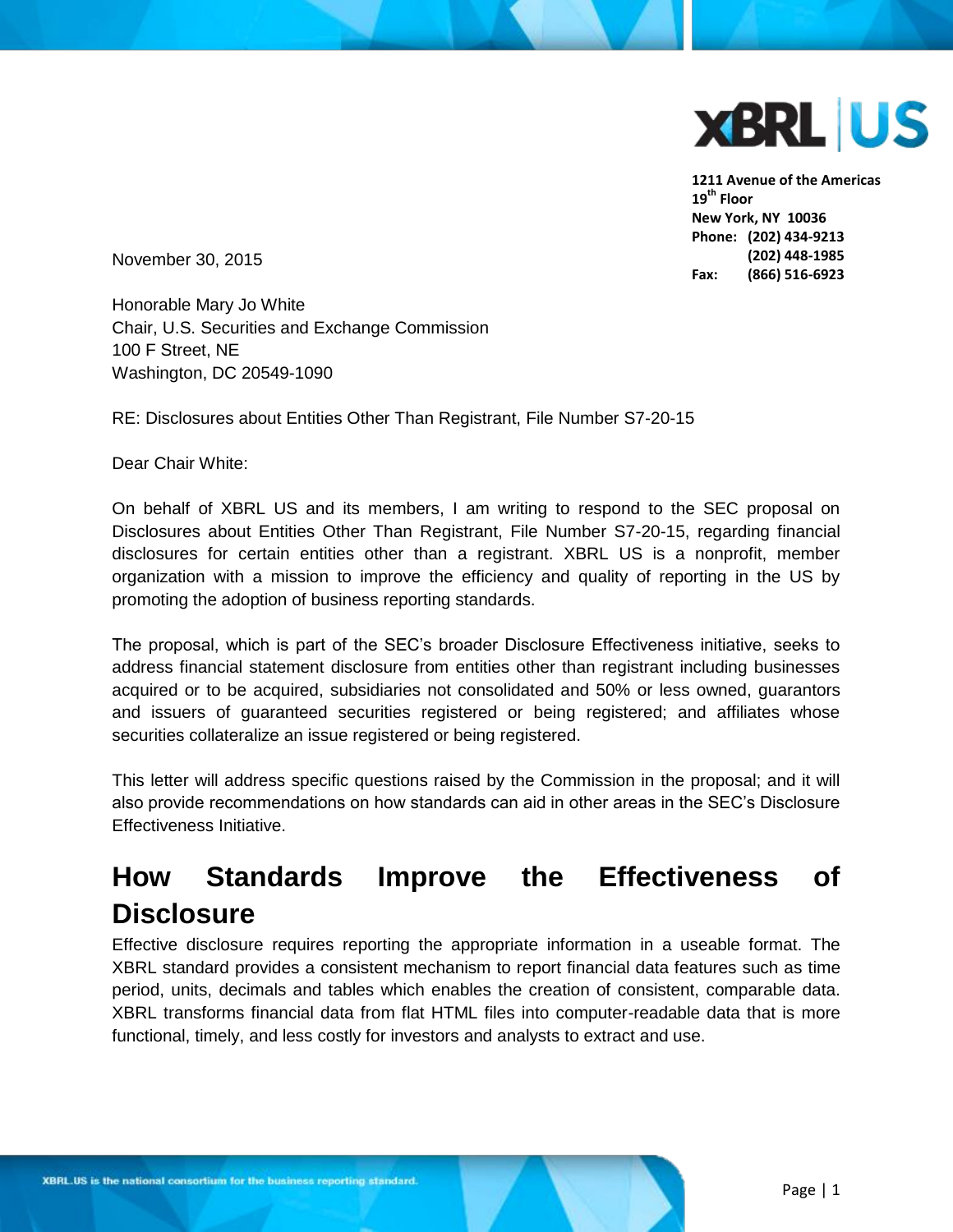Companies have been filing in XBRL format since 2009 so today there is a significant amount of historical data available in computer-readable format about every US listed public company. Companies in the US are required to file in both XBRL and HTML (paper-based) format.

XBRL is a global standard that today is used for financial, tax and insurance filings by public and private companies to regulatory authorities in over 60 countries, including China, Japan, Turkey, Israel, Saudi Arabia, US, Netherlands, Malaysia, India, Thailand, Spain, Indonesia, Taiwan, Mexico, Peru, Chile, the United Arab Emirates, the United Kingdom, and Iran. XBRL is also used in the United States by 8,500 banks submitting call reports to the FDIC<sup>1</sup>.

### **Who is Using XBRL Data from US Public Companies Today**

Because XBRL is a data standard, it is typically "invisible" to end users. It is unlikely that a sellor buy-side analyst or portfolio manager would be aware that they are using XBRL data because investment firms often obtain their data through third party providers, many of which use the XBRL version of public company data. Users of public company financials that use XBRL data today include:

- Regulators The SEC has invested in XBRL-enabled tools so that they can efficiently extract data from historical filings as well as newly published filings as they are submitted. The Commission makes XBRL data available to any user through an RSS feed and has developed bulk datasets that can be extracted as well<sup>2</sup>. The FASB (Financial Accounting Standards Board) uses XBRL data as part of its research to inform accounting standards deliberations.
- Commercial data providers Organizations such as Thomson Reuters use XBRL formatted financial data for its investment clients. Many providers also consume XBRL data from public companies in non-US countries including Japan, Korea, China, Israel and Brazil. Data and analytic providers such as Calcbench<sup>3</sup> have launched because of the computer-readability and greater functionality of XBRL data.
- Academics, the media, anti-fraud organizations and watchdog groups Universities and organizations that monitor corporate activities use vast amounts of public company data which is less expensive and more timely when in structured data format.

Because structured data is computer-readable, it does not require the labor-intensive rekeying of financial statements, therefore data consumers can extract data directly from the SEC's EDGAR site using the RSS feeds or datasets the Commission has made available. XBRL US collects this data and has created a set of free, open source spreadsheet templates and APIs<sup>4</sup> that extract data, perform analysis and can be customized to demonstrate how this data can be used by any individual [\(https://xbrl.us/use/howto/data-analysis-toolkit/\)](https://xbrl.us/use/howto/data-analysis-toolkit/).

 $\overline{a}$ 

<sup>&</sup>lt;sup>1</sup> The FFIEC Central Data Repository's Public Data Distribution web site contains financial and structural information for most FDIC-insured institutions https://cdr.ffiec.gov/public/

<sup>&</sup>lt;sup>2</sup> SEC datasets[: http://www.sec.gov/dera/data/financial-statement-data-sets.html;](http://www.sec.gov/dera/data/financial-statement-data-sets.html) SEC RSS feed: http://www.sec.gov/spotlight/xbrl/filings-and-feeds.shtml

<sup>&</sup>lt;sup>3</sup> Calcbench, [www.calcbench.com](http://www.calcbench.com/)

 $<sup>4</sup>$  API, application program interface, a set of routines, protocols, and tools for building software applications.</sup>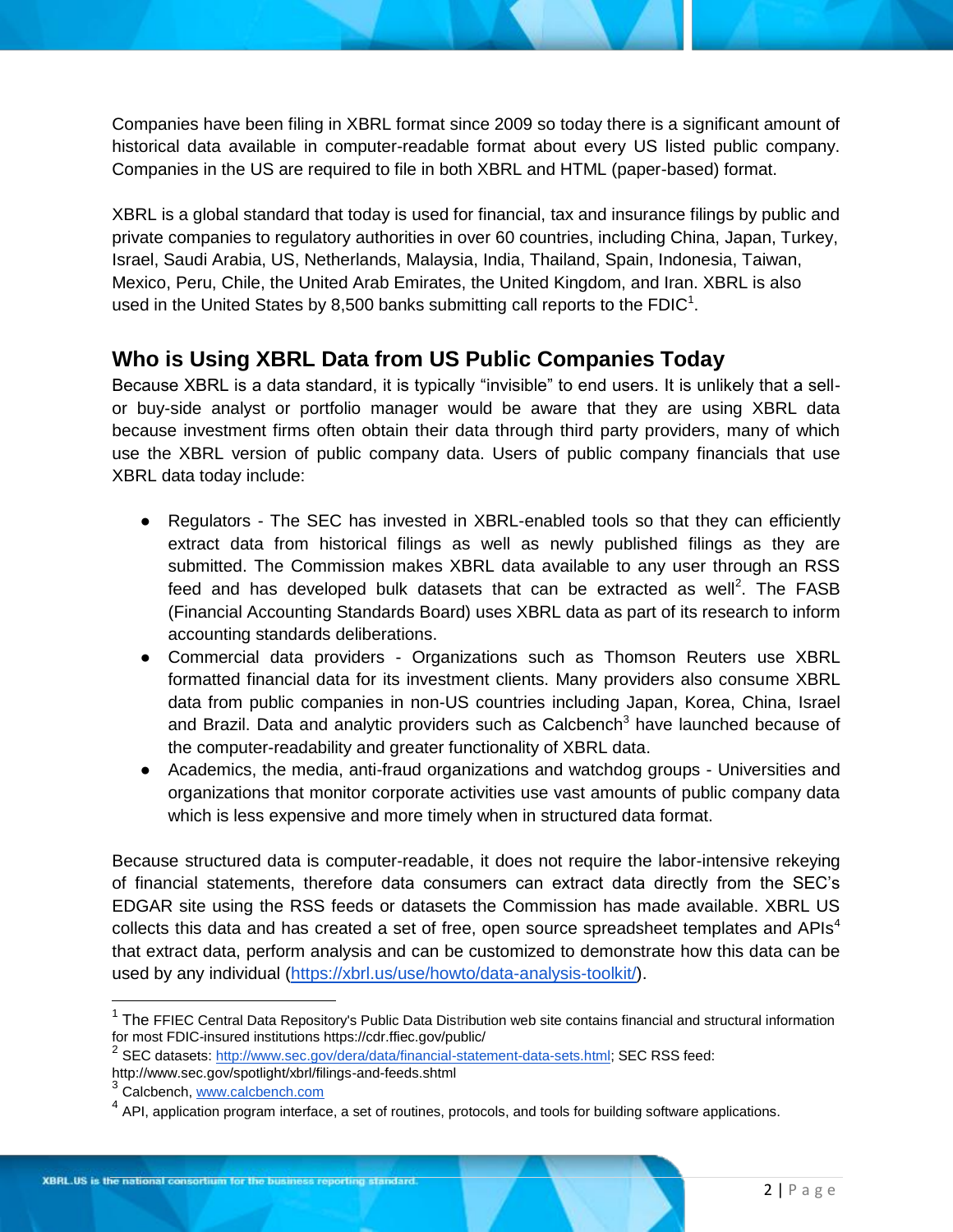# **Recommendations for Further Improvements in Disclosure Effectiveness**

The recommendations we propose focus on how standards can be used to improve the usefulness of disclosures provided to public company stakeholders. The Commission has already completed the important work of requiring the use of data standards for a significant amount of financial data reported. Issuers have already made the investment in tools, education and changes in process to accommodate the reporting of computer-readable financials. Now is the time to consider other ways that the greater functionality and computer-readability of XBRL can benefit both users and creators of public company data:

- creators: Standards can reduce the burden and cost for reporting entities by eliminating duplication of reporting requirements.
- users: Standards can be used in areas that do not currently require XBRL to make more information computer-readable and therefore more accessible, to help investors, regulators and other data consumers make more informed decisions.

## **How Can Technology be Utilized to Facilitate Disclosure and Address Registrant Challenges**

This section provides recommendations that address the question raised in the SEC rule proposal: *In what other ways could we utilize technology to further facilitate the disclosure of useful information to investors or address challenges faced by investors and registrants?* 

### **1. Recommendation: Reduce the burden on public companies by eliminating duplication of facts reported**

Every year, public companies report a single 10-K and three 10-Qs; each of these reports contain facts that are duplicates of facts reported in previous filings. XBRL US analyzed XBRL filings for 498 companies<sup>5</sup> representing the market to determine the extent of duplicative data. The details for these companies are provided in the Appendix.

Our analysis indicates that the latest 10-Ks reported for the sample included 1.244 million numeric fact values. Of the values reported in these submissions, 574,622 facts were reported for the first time. The remaining 669,016 numeric facts (54%) had already been reported in previous filings submitted to the Commission.

Further analysis demonstrates that fact values are often reported multiple times throughout a company's historical filings. Of the recurring 669,016 fact values reported, these same facts appeared 2.124 million times across all filings submitted since the start of the XBRL SEC program (large companies began filing in XBRL in 2009; smaller companies began filing later

 $\overline{a}$ 

 $^5$  Company selection is based on the S&P 500 but varies slightly to exclude recently added companies with no 10-K filing history and includes some companies that are no longer included in the index.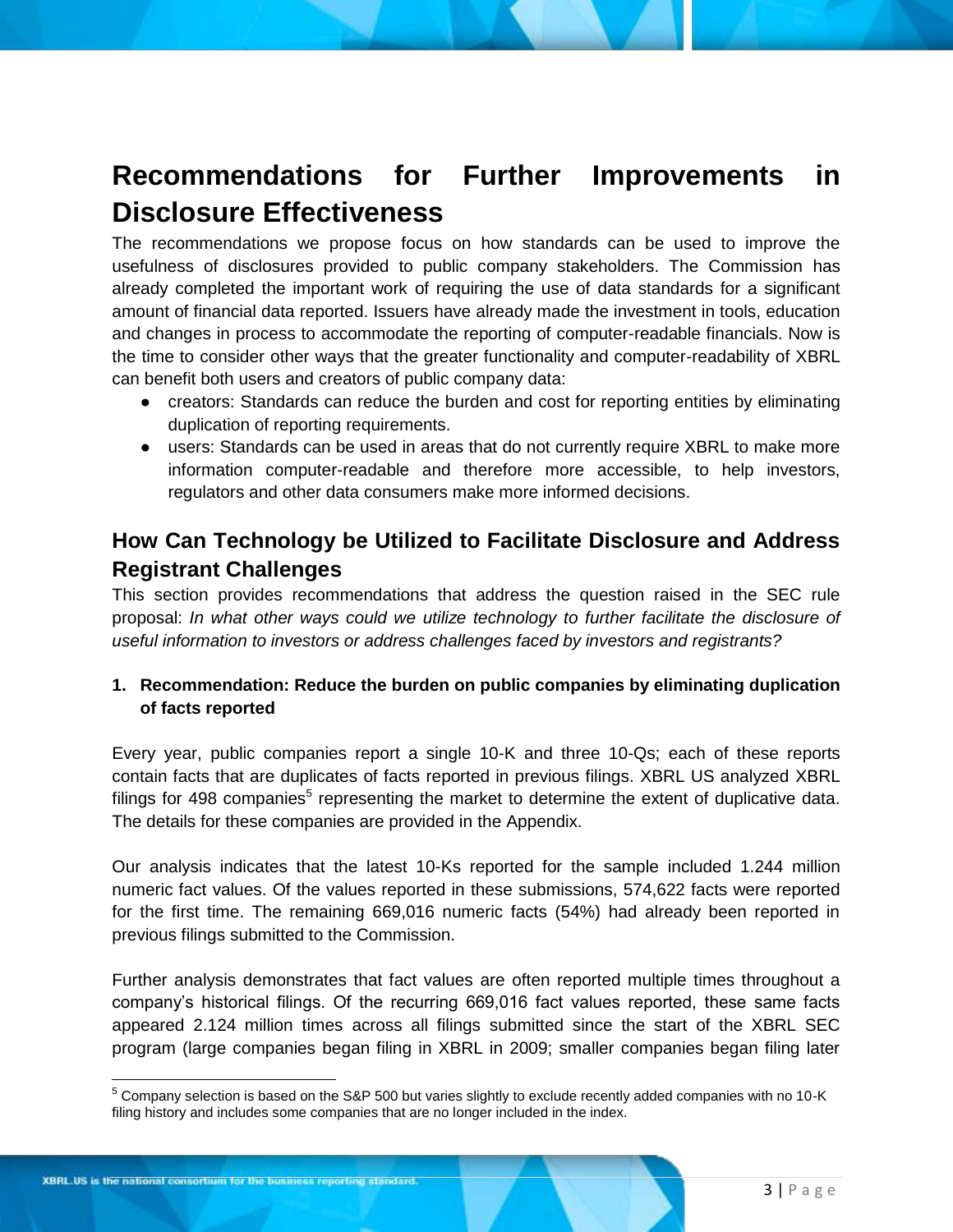due to the phased implementation of the SEC's XBRL program). On average, each numerical fact value was reported 3.18 times.

Company workload could be significantly reduced if preparers were only required to report numeric values that are *new* when a new filing is created; and there would be no impact on the data available to investors.

We recommend that the SEC research the mechanisms required to permit companies only to report what has not already been reported in earlier filings. Financial reporting in XBRL creates data, not documents, and once that data has been reported, it is permanently available and can be rendered into comparative reports. Reporting entities should not be required to submit the same data over and over when comparative data can be represented in an automated manner.

#### **2. Recommendation: Leverage Inline XBRL technology to reduce reporting burden.**

Inline XBRL is a technology that is currently available and widely used, and that can address challenges faced by registrants in the current SEC filing process. US companies today file their financials in both HTML and XBRL. Inline XBRL essentially combines the HTML and XBRL documents, eliminating the need to create and file both versions.

In a speech at FEI's Current Financial Reporting Issues conference on November 16, 2015, SEC Commissioner Piwowar stated "*In-line XBRL has the potential to improve the accuracy of structured data, ease burdens on issuers, and facilitate easier review. Currently, the Commission's EDGAR system is not capable of accepting filings with in-line XBRL. The Commission should move promptly to modify EDGAR to permit In-line XBRL and commence a voluntary pilot program to obtain more information about the costs and benefits of an In-line XBRL system.*" Inline XBRL was also referenced favorably by SEC Chair White in a letter to Senators Warren and Crapo<sup>6</sup> on July 21, 2015, and again by Commissioner Kara Stein in a speech given on September 9, 2015 at the Institute of Chartered Accountants in England and Wales and BritishAmerican Business<sup>7</sup>.

We strongly agree with the Commission statements of support for Inline XBRL and urge you to move forward with this technology as quickly as possible. In-line XBRL would reduce filing costs for US companies because they would be required to file only one document - not two. It would also eliminate the translation risk companies bear preparing two documents reporting the same information.

1.9 million companies in the United Kingdom file their accounts and tax returns using Inline XBRL every year<sup>8</sup>. This technology is available and in use; any US implementation would be supported by a competitive marketplace of software tools to create it.

 $\overline{\phantom{a}}$ 

 $6$  Read the letter posted on the Data Transparency Coalition site: http://www.datacoalition.org/wpcontent/uploads/2015/07/Warner-Crapo-letter-on-XBRL.pdf

 $7$  Read the speech at http://www.sec.gov/news/speech/remarks-inst-chartered-acctnts.html

<sup>&</sup>lt;sup>8</sup> Inline XBRL – Saving cost and effort for company reporting, 2015, XBRL International: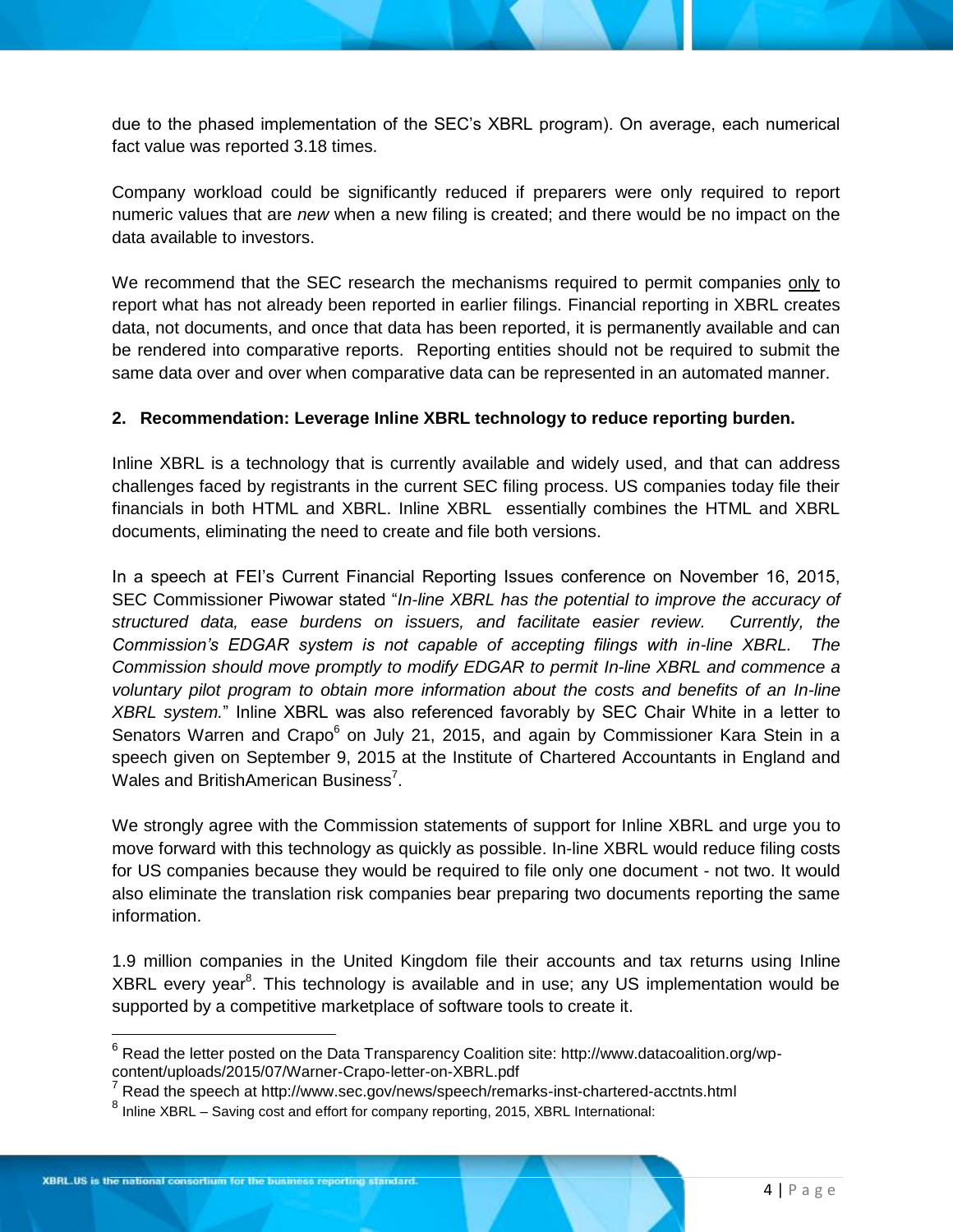#### **3. Recommendation: Lower the Burden on Public Companies by Reducing the Duplication of Information That Companies Must Report to Multiple Government Agencies**

Public companies report not only to the SEC but to many other federal and state government agencies<sup>9</sup>. There is often significant overlap in the data required by multiple agencies. For example, certain facts collected by the SEC on Forms 10-Q and 10-K are also collected by the Department of Commerce, the Federal Deposit Insurance Corporation, the Federal Energy Regulatory Commission, the Department of Labor, the Internal Revenue Service and the Federal Reserve. Agencies often have differing reporting methodologies, formatting and timing requirements. In many companies, reports specific to a particular functional area are typically managed and submitted by the department responsible for that function. For example, Human Resources may prepare and submit information to the Department of Labor, whereas the Controller and Legal departments are responsible for SEC reporting.

We conducted a review of government reporting at United Technologies (UTC)<sup>10</sup>. Given the decentralized nature of corporate reporting, it was difficult to identify all regulatory reporting within UTC, therefore the study focused solely on reporting to six agencies – the Bureau of Economic Analysis, the Census Bureau, the Equal Employment Opportunity Commission, the Department of Labor, the Federal Reserve and the SEC. In actuality, UTC reports to many more government agencies. The review concluded that the six agencies together require UTC to submit 21 separate reports, some annually, some quarterly, some every 3-5 years, comprising an estimated 376 pages of content. Although some of these reports require only a single submission at a consolidated level, others require multiple submissions at various defined entity levels. Thus, the 21 reports ultimately become several hundred, as reports from separate UTC entities are consolidated to create a total company report before submission. UTC estimated that this subset of reporting required 12,000 man-hours per year to complete - the equivalent of hiring 6.8 full-time equivalents (FTE).

<sup>10</sup> Better Data for Better Decisions: Standards to Improve Reporting to Government, 2011, https://xbrl.us/wpcontent/uploads/2011/12/BetterReporting.pdf

l <http://www.xbrl.org.uk/resources/whitepapers/inlineXBRL-benefits-v1.pdf> and Company Reporting in the UK– an XBRL Success Story, XBRL International, 2015: http://www.xbrl.org.uk/resources/whitepapers/UKcompanyReporting-XBRL-v1.pdf

 $9$  Other government agencies that companies must report to can include the following federal agencies in addition to state agencies: which can include the Commodity Futures Trading Corporation (CFTC), Federal Reserve, Federal Deposit Insurance Corporation (FDIC), Office of the Comptroller of the Currency (OCC), National Credit Union Association (NCUA), Office of Thrift Supervision (OTS), Federal Trade Commission (FTC), Consumer Financial Protection Bureau (CFPB), Food and Drug Administration (FDA), Nuclear Regulatory Commission (NRC), Internal Revenue Service (IRS), Department of Commerce (Commerce), Federal Energy Regulatory Commission (FERC), Environmental Protection Agency (EPA), Bureau of Economic Analysis (BEA), Occupational Safety and Health Administration (OSHA), Census Bureau, Equal Employment Opportunity Commission (EEOC), Department of Transportation (DOT) and Department of Labor (DOL).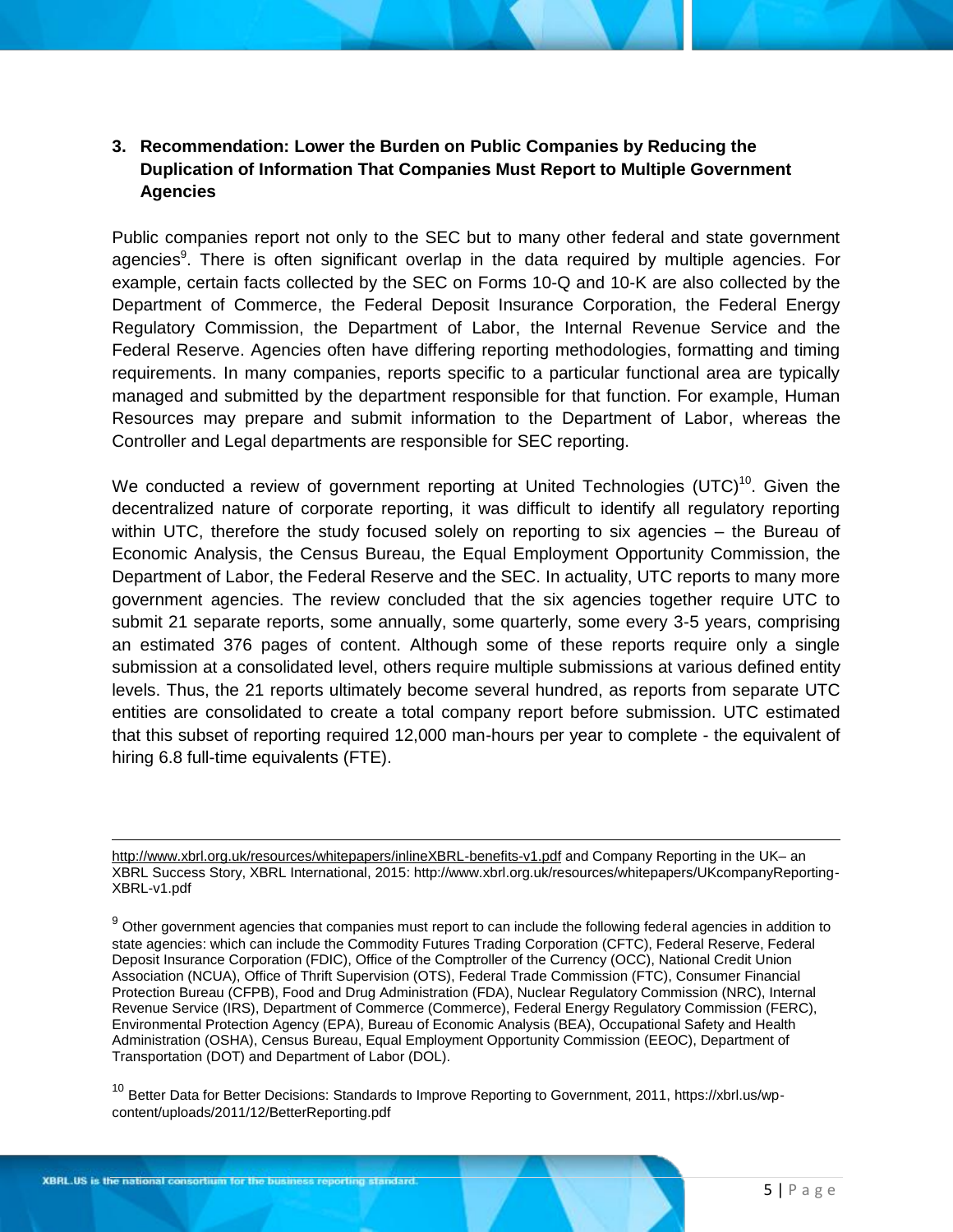This current process of business to government reporting today is problematic:

- For the company: significant duplication in reporting is labor-intensive, costly and can potentially result in inconsistent information reported to different agencies.
- For the government agency: receipt of multiple non-electronic formats from reporting entities requires translating and rekeying information before analysis can begin, which is costly and can result in delays. There can be a lack of consistency in information reported to multiple agencies. Time delays and potential inaccuracies can impact government decision-making.
- For the public: potential for errors and time delays can affect decision-making based on the data reported.

Consistent standards can be used for business to government reporting to eliminate the problems noted above. Specific steps to implement these standards include:

- 1. Conduct a cross-agency analysis to identify redundancies in corporate reporting.
- 2. Expand on the XBRL US GAAP Taxonomy to include elements required by non-SEC agencies that are not already included in the US GAAP Taxonomy. This taxonomy, which is maintained by the FASB and used by every public company today, contains many of the same elements reported to other agencies and is "extensible" which means that more elements can be added.
- 3. Establish a single government repository where companies submit their data and agencies extract the information they need.

These steps would significantly streamline the entire reporting process, reducing the burden and cost for companies, increasing the accuracy and timeliness of data reported for all stakeholders, and cutting costs for government agencies that no longer need to rekey data from forms and documents submitted.

## **Would Investors Benefit from Interactive Data Format for Other Disclosures?**

This section address the question raised in the rule proposal: *Would investors benefit from having all of the disclosures related to these entities [entities other than registrant] made in an interactive data format? Would it depend on the nature of the information being disclosed (e.g., disclosure related to a one-time transaction such as an acquisition or ongoing disclosure related to an Investee)? What would be the cost to registrants?* 

#### **4. Recommendation: Make all required disclosures available in computer-readable format.**

Any information that is important enough to merit a disclosure requirement because it helps inform important decisions made by policy-makers, economists, academics, investors or regulators, should be available to data consumers in computer-readable format. This should include disclosures made about entities other than registrant; providing this data in structured data format (XBRL) will render it more easily extracted, more consistent and more timely. The cost to include these financials in addition to the existing XBRL reporting requirements would be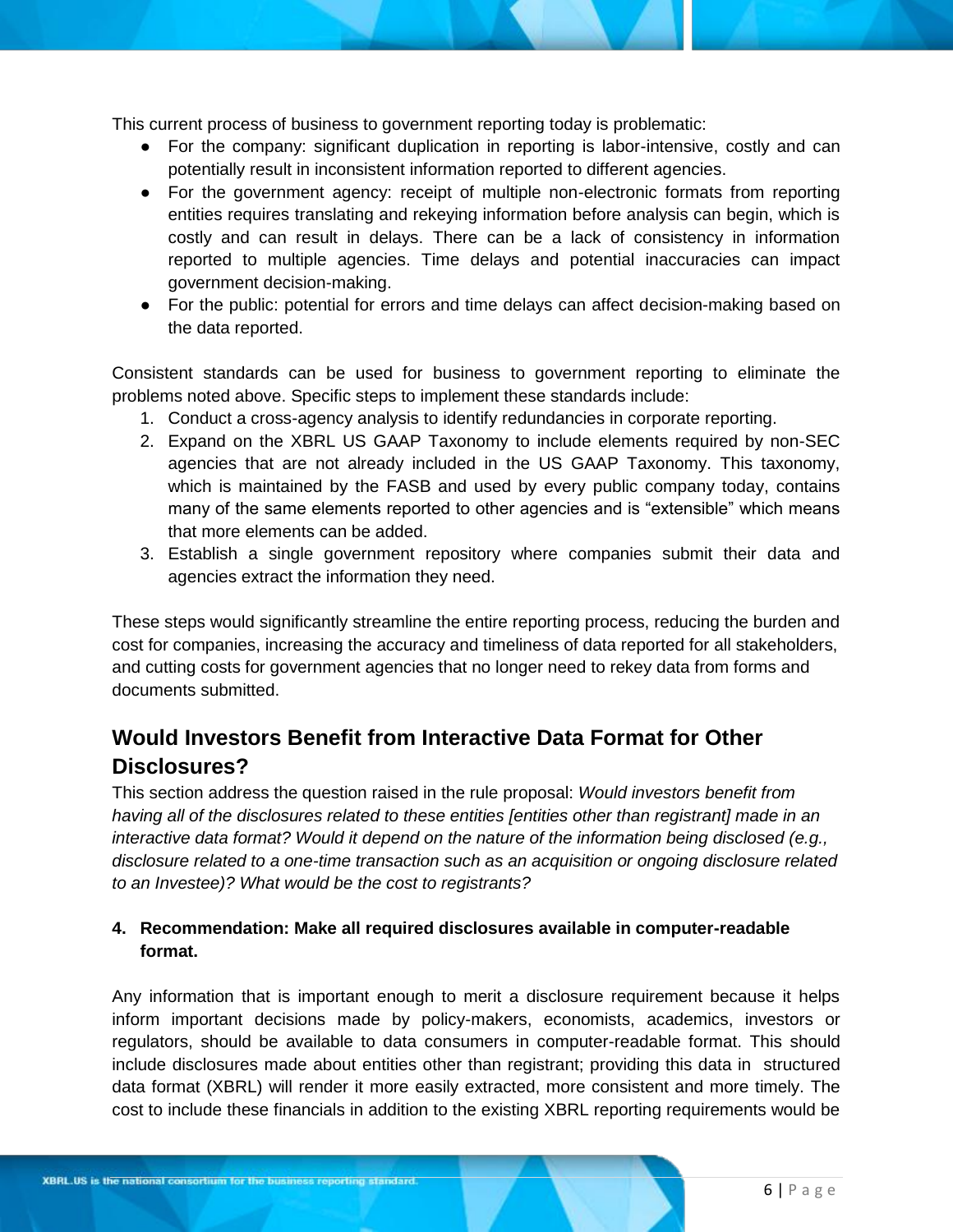minimal because public companies already report other financials in XBRL format today. They already have the tools, the taxonomy and the internal process to manage tagging additional reported facts.

In addition, the SEC should review all existing disclosure requirements that are not in XBRL format and consider how XBRL could make that information more easily extracted and used. XBRL can tag text as well as numbers. Rendering reported information such as the MD&A into computer-readable format would be enormously helpful to end consumers of the data when they are searching for information or performing screens on multiple companies.

### **Are there alternative ways to present information that would benefit investors of all types?**

This section makes a recommendation to address the question posed in the rule proposal:

❖ *Are there ways that we could further facilitate the use of information by all types of investors? If so, please explain. For example, should we consider alternative ways of presenting the information, such as specifically allowing or requiring registrants to provide a summary along with more detailed required information to enable investors to review the information at the level of detail that they prefer?* 

### **5. Recommendation: Eliminate duplicate reporting of data in HTML format when that data is very likely not used in the HTML version.**

Today, companies are required to report data in both HTML and XBRL format. Some companies are required to report lengthy lists of information in schedules that can be easily consumed when in computer-readable format but that are extremely labor-intensive to consume when in HTML (paper-based) format.

One example can be found with Real Estate Investment Trusts (REIT) that are required to file SCHEDULE III REAL ESTATE AND ACCUMULATED DEPRECIATION in their 10-K filing. Schedule III provides listings of property holdings and associated properties of each holding. Providing this in a paper based format is impractical for a user of the data to consume and tedious for a filer to prepare. These disclosures should only be available in an electronic format such as XBRL. The spreadsheet that can be downloaded in the attached Appendix contains the number of reported values for all companies in the latest 10-K. Filtering on SIC code 6798 for REITs shows that on average, these companies reported 6,316 individual facts versus only 2,497 facts reported for all companies in total. Although these values are rarely repeated, they are very structured and are easily reported in an electronic filing.

For example, Realty Income Corp reported 28,795 fact values in their latest 10-K. The bulk of these reported facts appear in SCHEDULE III REAL ESTATE AND ACCUMULATED DEPRECIATION of the 10K filing.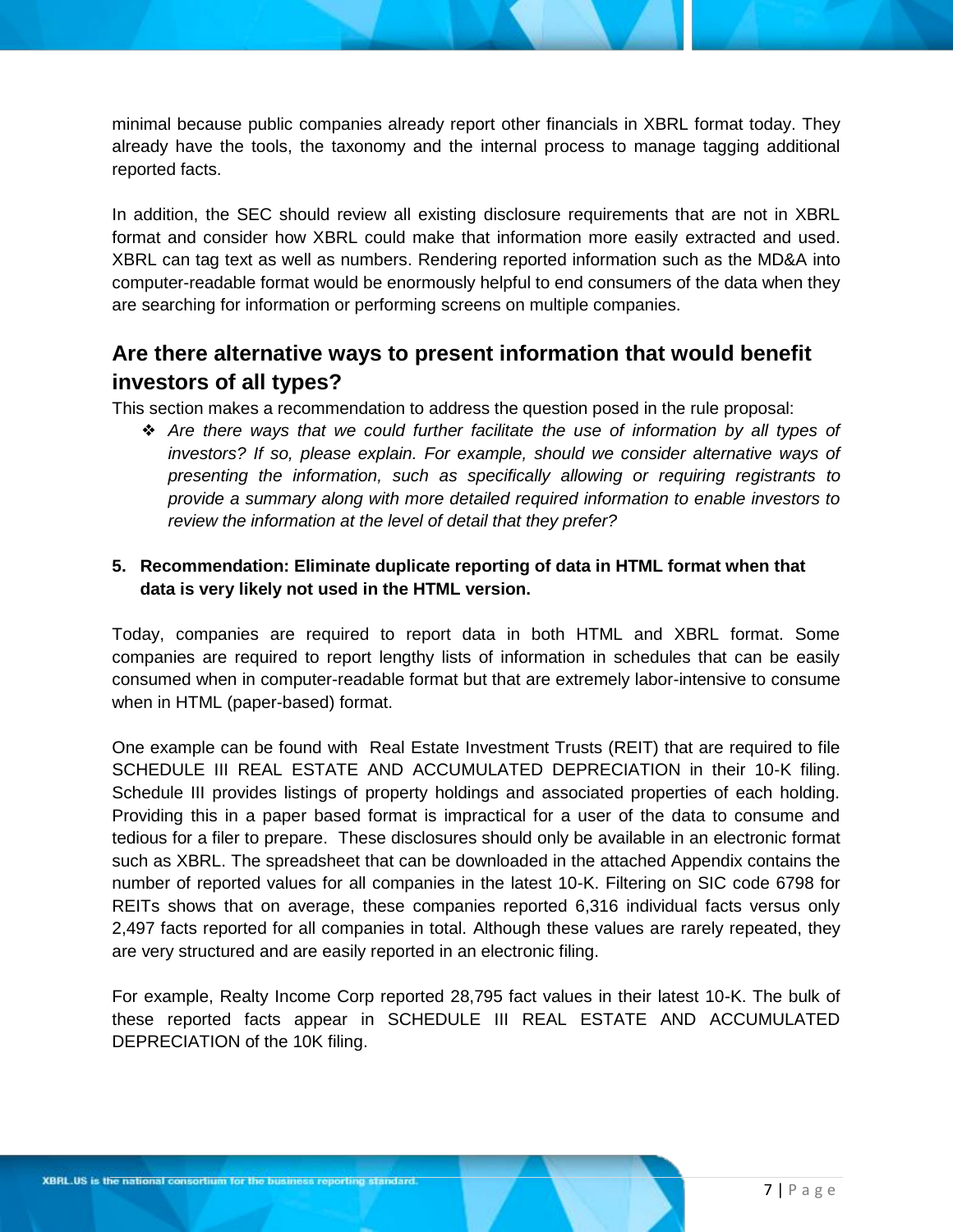We recommend conducting a thorough review of existing filings and eliminating the HTML requirement for data such as this that is lengthy and highly structured. It is valuable information but in an HTML format, it cannot be easily consumed and is time-consuming and labor-intensive for public companies to prepare.

### **Conclusion**

The recommendations we propose - XBRL formatting for additional disclosures, a move to inline XBRL, a reduction in the redundant reporting required today and an in-depth review of industryspecific filings that contain lists of reported values, will result in a net savings for public company issuers and will improve the effectiveness of those disclosures for all stakeholders. We urge the Commission to consider these recommendations and we would be happy to discuss them further.

On behalf of XBRL US and its members, we thank the SEC for the opportunity to provide input to this important proposal and welcome any questions you have. Please contact me at [campbell.pryde@xbrl.us](mailto:campbell.pryde@xbrl.us) or (917)582-6159.

Sincerely,

lyde

Campbell Pryde, President and CEO, XBRL US, Inc.